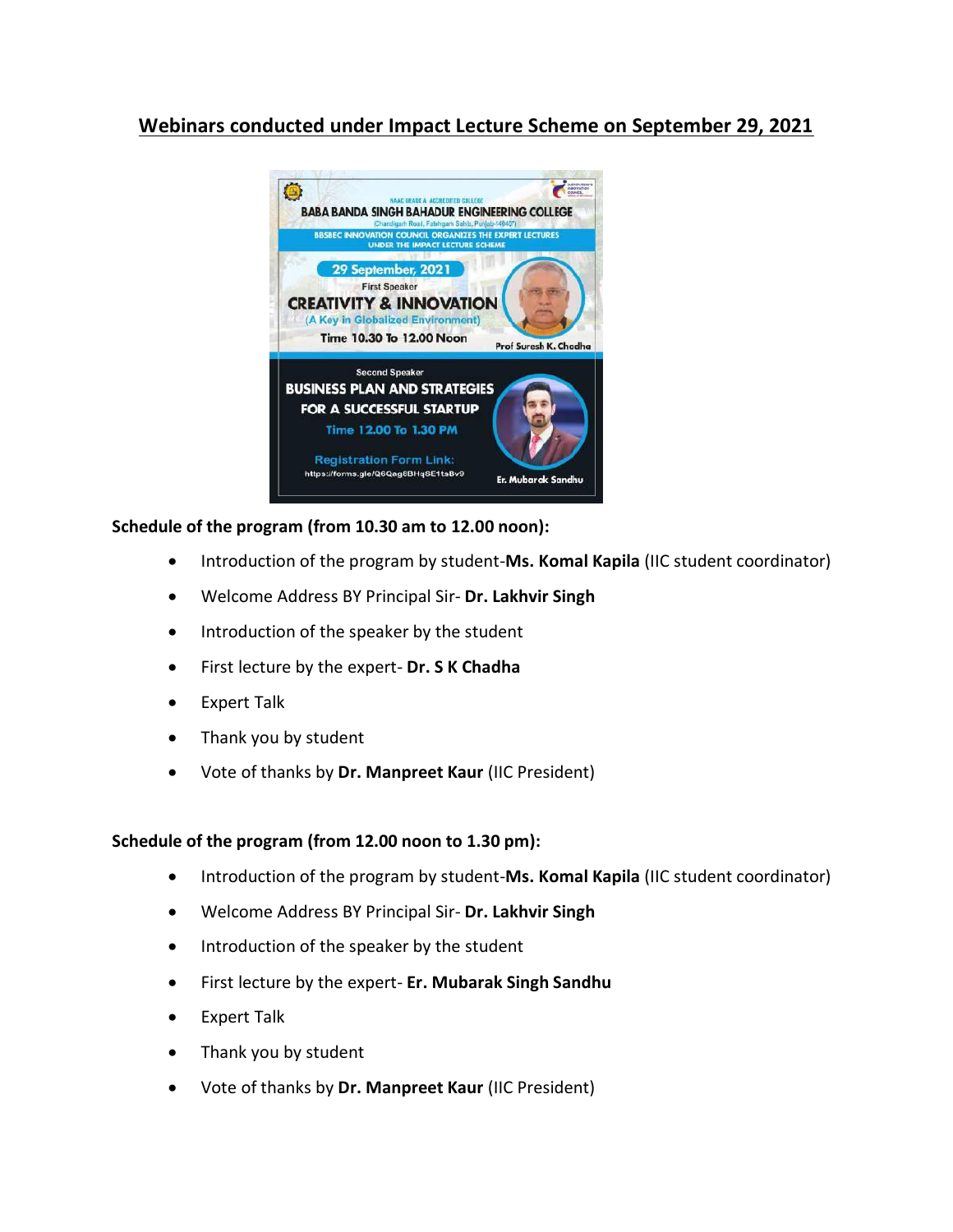## **Report of the Webinars Conducted**

**Baba Banda Singh Bahadur Engineering College, Fatehgrah Sahib organized the series of webinars under the Impact lecture scheme initiated by the Ministry of Education Innovation Cell, AICTE.** The event was a moment of honour and gratification for the college. The keynote speakers of the webinar were Dr. Suresh Kumar Chadha, Professor, University Business School, Punjab University Chandigarh and Er. Mubarak Sandhu, an entrepreneur. Dr. Suresh delivered the lecture on "Creativity and Innovation-A key to Globalized Environment" and Er. Sandhu shared his valuable knowledge on "Business Plan and Strategies for a Successful Start-Up".

**Er. Mubarak Singh Sandhu explained in detail the Business plan, the organizational plan, the marketing plan and the financial documentation. He discussed the methods to make these plans and their importance to initiate any start-up. The students learnt how to structure, run and grow a new venture. The webinar was very informative and interactive for the students. Various strategies required to open a new company were discussed by the speaker.**

The introductory session of the webinar was handled by the student coordinator of Innovation council, **Ms. Komal Kapila**. She welcomed the guests, organizing committee and the participants. More than 100 students registered their virtual presence to the webinar through Google meet. Speaking on the occasion, the principal of the college, **Dr. Lakhvir Singh** expressed his profound gratification for being the privileged partner of MoE Innovation Cell under this scheme. He also formally welcomed the guests on the virtual portal. He advised the students to listen to the speakers very carefully as these expert lectures are a source of abundant knowledge which may bring rich dividends to them in future. He congratulated all organizers and participants for organizing this informative and knowledgeable webinar. **Dr. Manpreet Kaur, President BBSBEC Institution Innovation Council**, delivered the vote of thanks. She thanked both the speakers, MoE'S Innovation Cell, College Principal, Heads, and Deans, faculty members, staff and students. She emphasized that success of any event always owe to untiring efforts of a dedicated team. The college innovation council team assured that they will always put their best foot forward to make the future events, a success.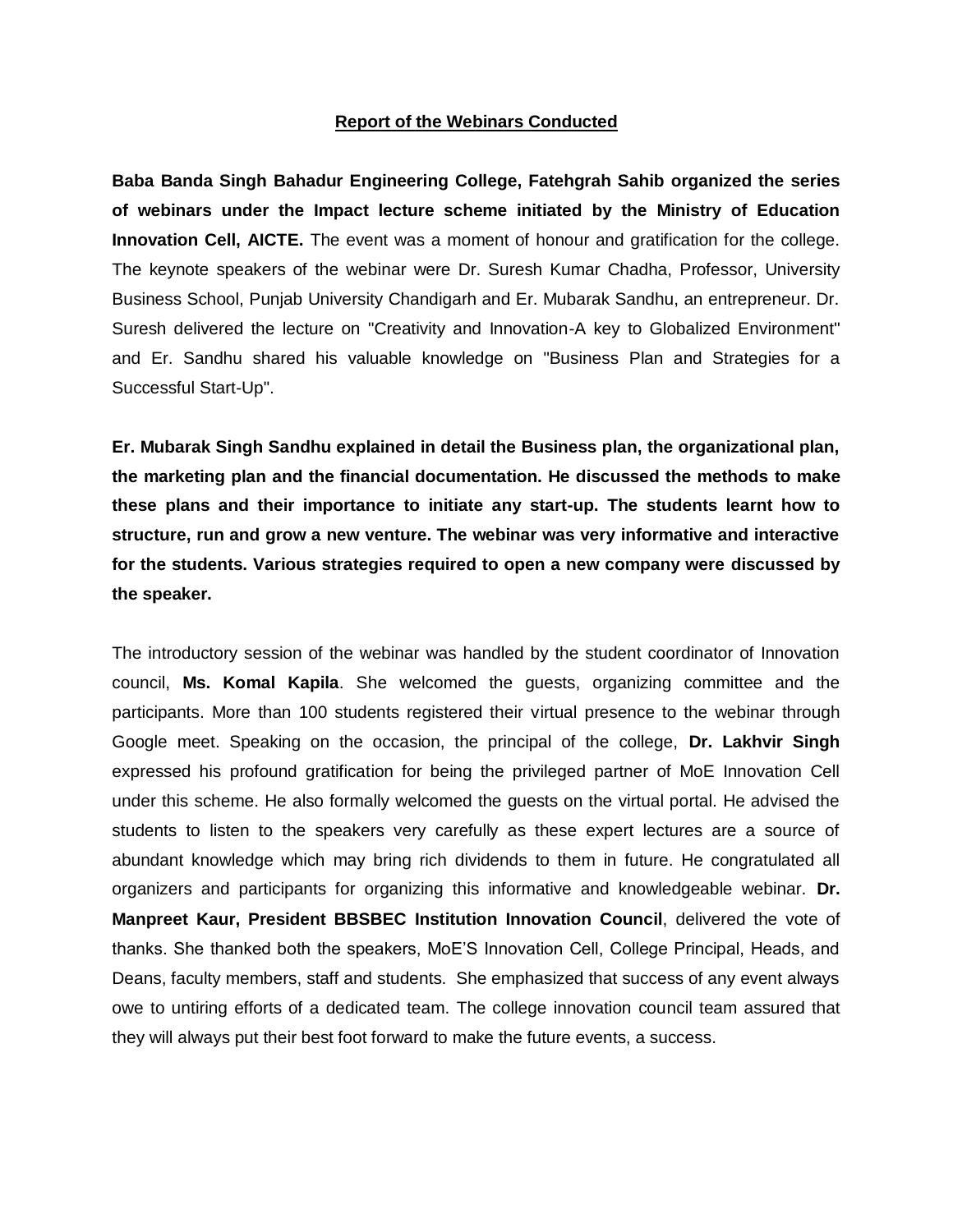

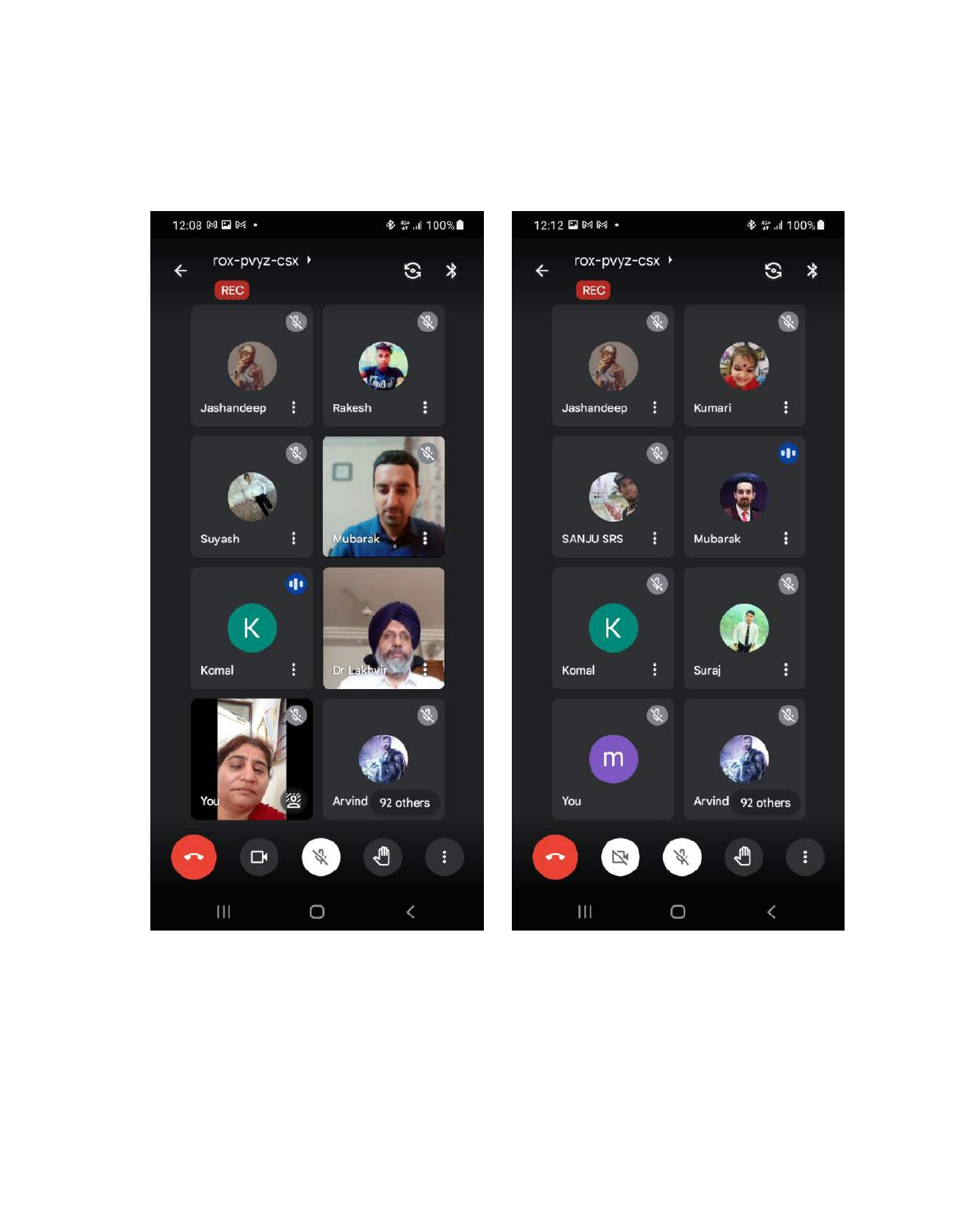



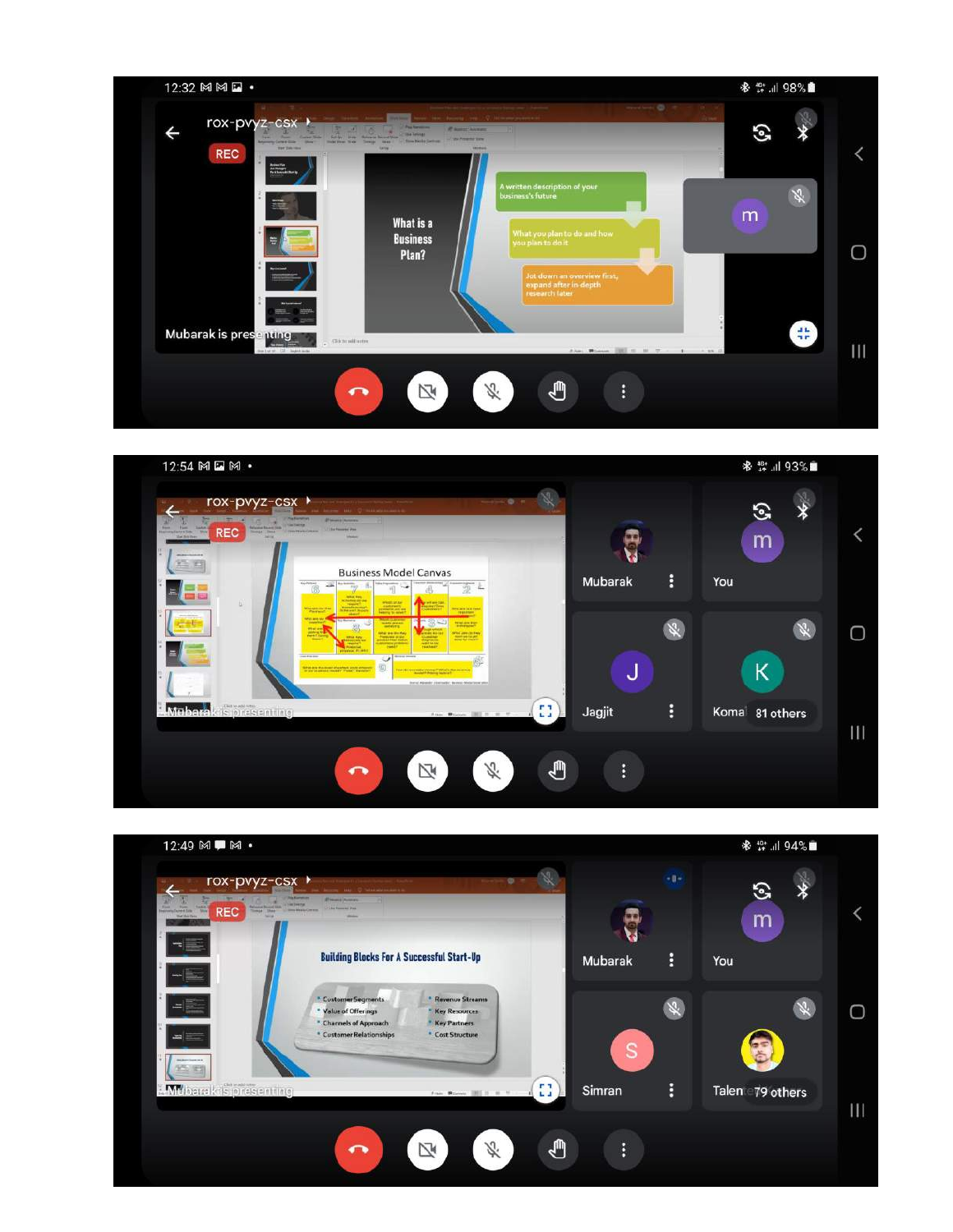